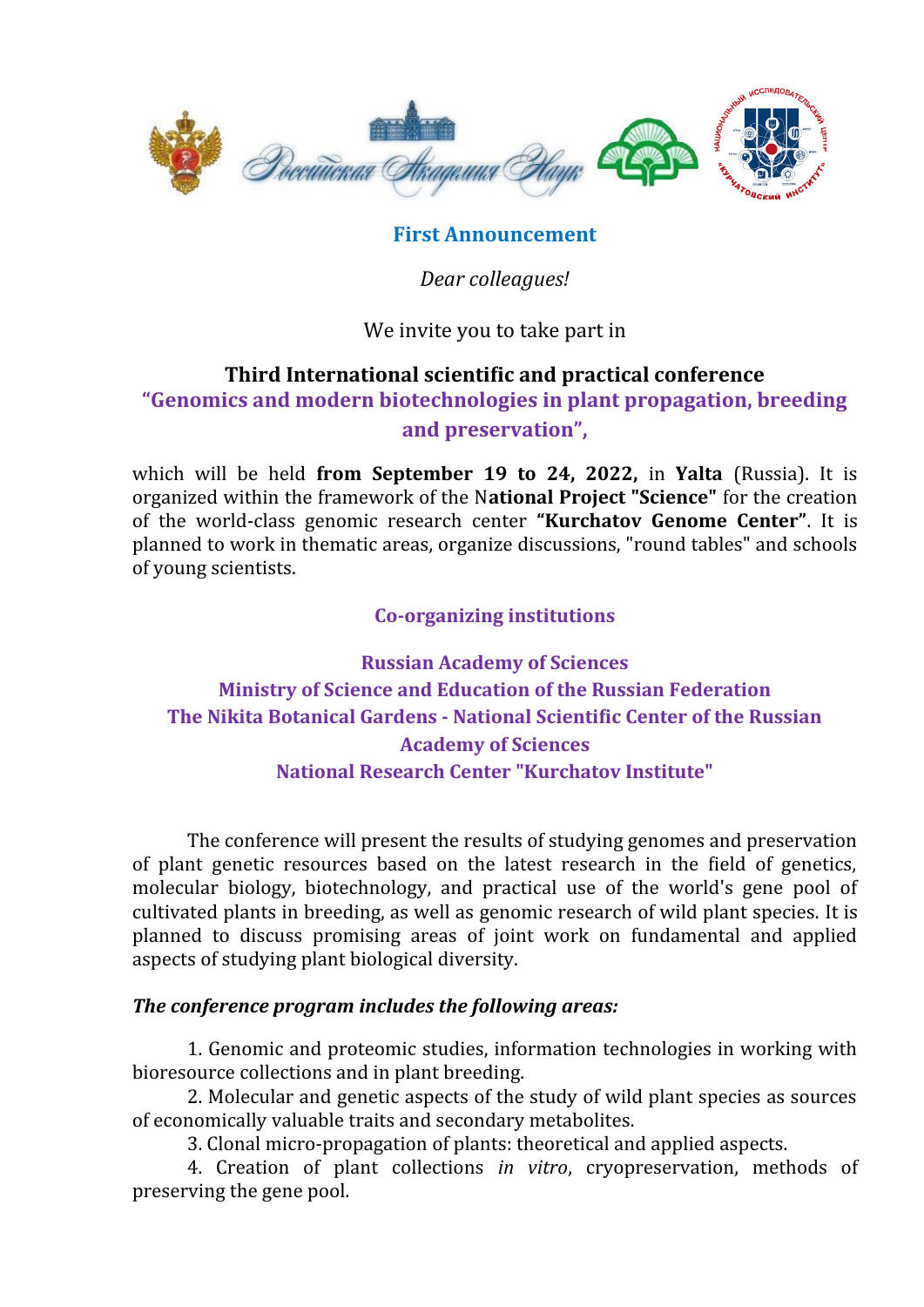5. Gene pool and breeding of fruit, berry, ornamental crops and other plants.

During the conference, it is planned to conduct excursions to **the Arboretum of FSFIS "NBG-NSC"**, **"Biotron" complex**, as well as field tours to specially protected natural territories and wineries.

### **The working languages of the conference are Russian and English.**

To participate in the conference, you must register by **May 1, 2022**, by filling out the **participant registration form (send it to the Organizing Committee's e-mail)**

Abstracts can be submitted by **June 15, 2022.**

In the near future, a conference website will be created for mobile presentation of information, a link to which will be available later.

**Forms of participation:** oral report at the plenary session (at the suggestion of the Organizing Committee); oral report or video report at a session; poster presentation; participation in absence (with mandatory presentation of a video report or an electronic poster). Based on the conference materials, a collection of abstracts will be published, registered in the RSCI (Russian Science Citation Index) scientometric database. The collection is assigned the library indexes UDC, LBC and international standard book number (ISBN).

Speakers will be issued a **certificate of participation** confirming their participation in the conference.

### *Rules for submitting abstracts*

Abstracts are submitted *in Russian and English* (in both languages). Abstracts are submitted by the main speaker (it is necessary to highlight him/her name), who attaches them after filling out his/her registration form.

*The main text of the abstract should not exceed 400 words.* The title of the abstract, full name, name and address of the organization, e-mail, which are placed before the main text, should not exceed 40 words. The text is followed by *Keywords* (no more than 7). It is possible to place references to literature in the text of abstract (indicated in square brackets), but no more than two. The list itself is placed at the end of the article. You can also place acknowledgements before the list of references. Acknowledgement and references are included in the volume of the main text. Only the electronic version of abstracts is accepted.

#### *Requirements for abstracts:*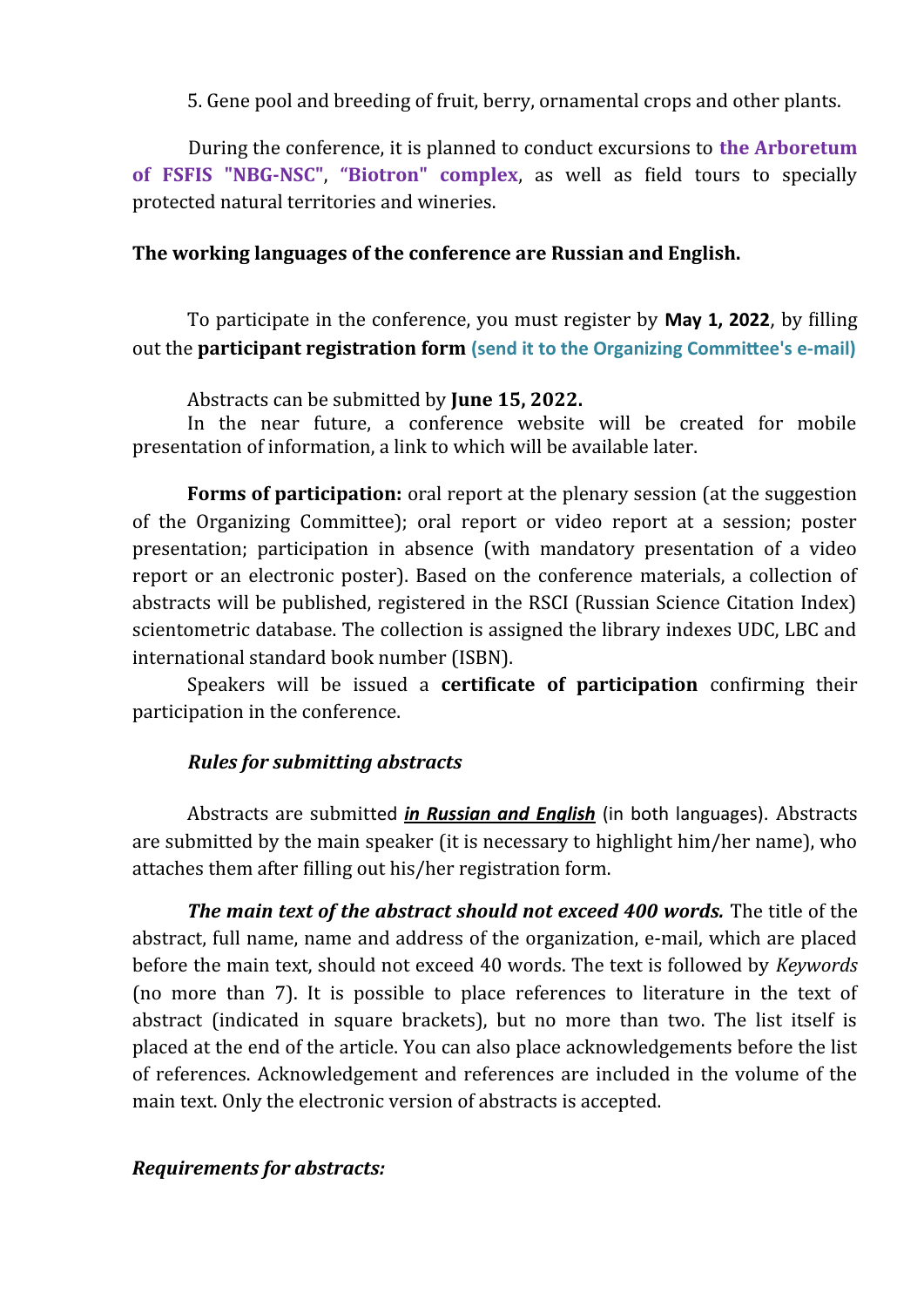• The title of the thesis is given in capital letters in bold. After the name is an empty string (space).

• Full name of the authors, in lowercase letters, in bold.

• Full name of organizations of each author's occupation in the nominative case, country name, city name (italics).

- E-mail address of the main author (italics).
- Before the main text of the abstract, an empty line (space).
- Latin names in the text should be italicized.
- The font "Times New Roman", scale font 12 pt.
- Single line spacing.
- Text editor: Microsoft Word.
- Page margins: top-2 cm., bottom-2 cm., left-2 cm., right-2 cm.
- Paragraph indent: 1.25 cm.

Each registered participant of the conference can submit **no more than two** abstracts for publication in the conference proceedings.

## **Abstracts that do not comply with the rules of registration or the topic of the conference may be rejected.**

Confirmation of registration and abstracts submission will be sent by e-mail to all registered participants within 5 business days. If you have not received confirmation, please contact the Organizing Committee.

## **Full papers**

After abstracts submission by the Chairman of the Organizing Committee, on the basis of the work of the evaluation Committee, individual abstracts can be selected for submission as full articles (6-8 pages) in a scientific periodical journal (in the publications of the Nikita Botanical Gardens): "Bulletin of the SNBG" (SCADT, RSCI, DOI) or "Plant Biology and Horticulture" (RSCI, DOI). The final decision on the possibility of publishing an article will be made after it has been read by 2 anonymous reviewers and corrected by the authors.

# **Plenary reports at the request of the Organizing Committee. Session reports - from 10-15 min.**

### **Poster report (A1 - 594 x 841 mm)** must contain:

- title (title of the report, full name of the speakers, name of the organization, city, country);

- the main text of the study (relevance, objective of the study, materials and methods, results and discussion, conclusions, acknowledgements).

## **Registration fee**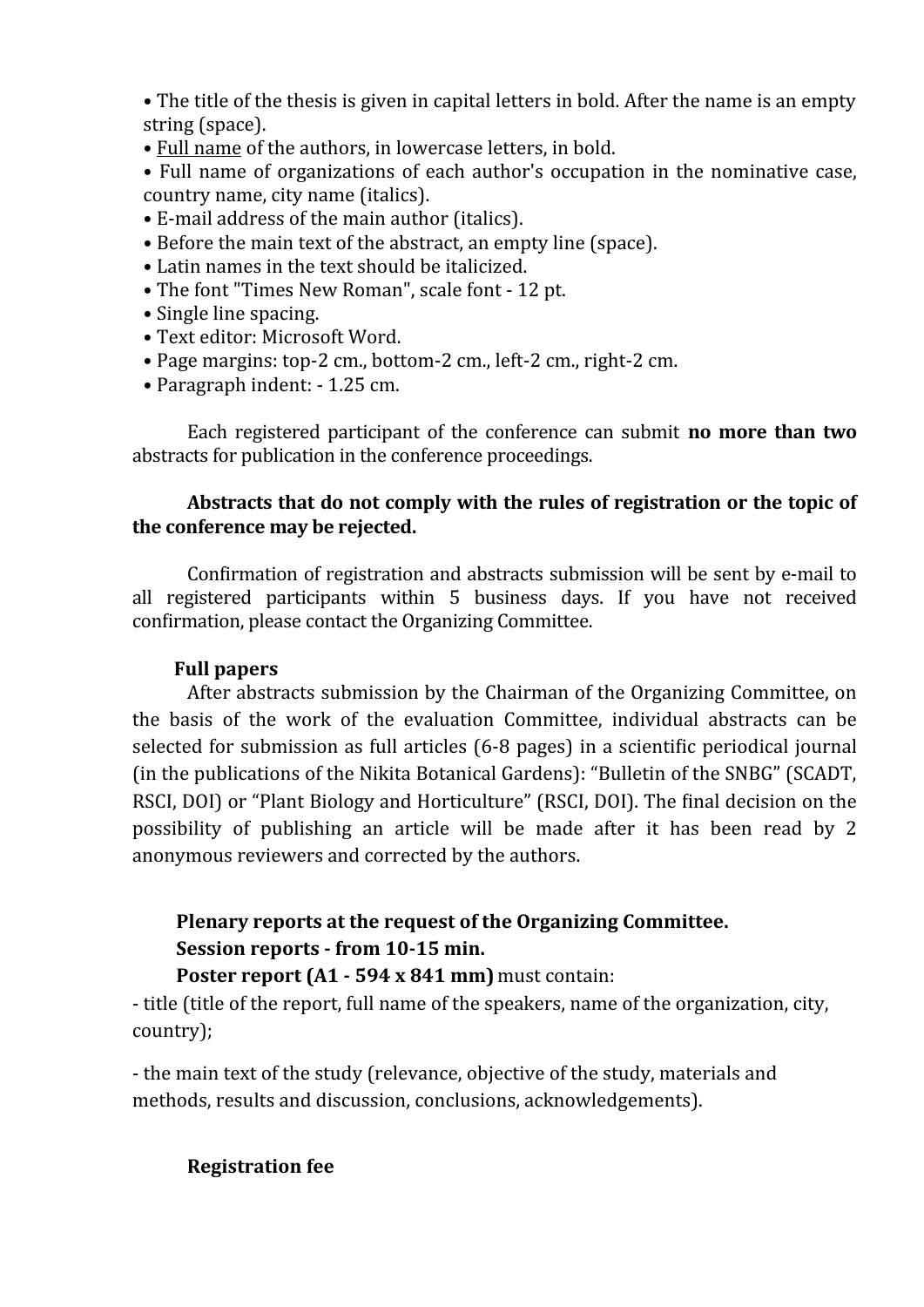Full-time participation with a report – 5000 rubles, for young scientists up to 35 years and for participation in absence (publication) – 2500 rubles. The registration fee includes publication expenses, participant's kit, coffee breaks, standing buffet and a sightseeing tour of the Nikita Botanical Gardens. All conference materials will be sent by Russian Post to the absentee participants after the conference.

*We ask you to pay for participation in absence only after confirming the submission of materials for publication!!!*

Payment of the fee can be made in person (during check-in) or by money transfer to the bank account of the FSFIS "NBG-NSC" for legal entities, and the contractor organization "Nikitsky Souvenir" for individuals (with mandatory indication of the **last name of the participant and the phrase "for participation in the conference "Genomics and modern biotechnologies in plant propagation, breeding and preservation"**).

**Early payment of the registration fee – until July 1, 2022**

**We invite interested organizations and sponsors to cooperate.** For cooperation, please contact the conference Organizing Committee.

| <b>Important Dates:</b><br><b>April 30, 2022</b> | Deadline for accepting the<br>registration form       |
|--------------------------------------------------|-------------------------------------------------------|
| <b>June 15, 2022</b>                             | Deadline for abstracts submission                     |
| <b>July 01, 2022</b>                             | Deadline for early payment of the<br>registration fee |

Electronic versions of materials, registration forms and a copy of the receipt (photo, screenshot, etc.) for payment for publication, please send by e-mail to the address of the conference ORGANIZING COMMITTEE: *genomicconf2022@yandex.ru*.

For all questions related to participation in the conference, please contact the Organizing Committee:

**Phone / Fax :** +7 (3654) 25-08-59

**E-mail:** genomicconf2022@yandex.ru 298648, Russia, Yalta, Nikita, Nikitsky Spusk st., 52 FSFIS "The Nikita Botanical Gardens – National Scientific Center of the Russian Academy of Sciences"

## **Chairman of the ORGANIZING COMMITTEE:**